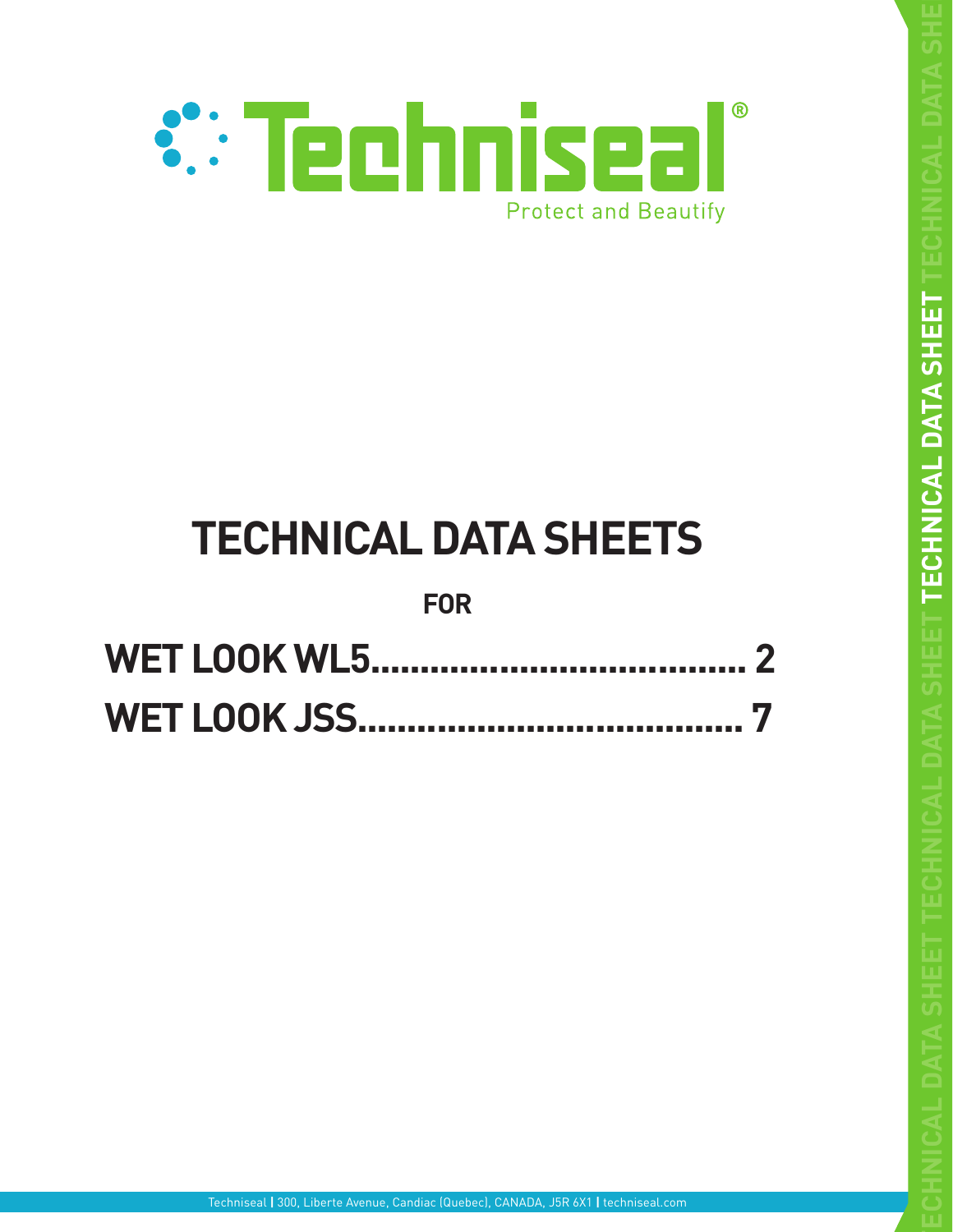





# **WET LOOK (WL5)**

**PAVING PROTECTOR - GLOSS FINISH - SOLVENT BASED**



# **UPDATE**

# **February 4, 2019**

Make sure that you have an up-to-date technical data sheet in hand by consulting our website: techniseal.com U.S.A. and Canada: dial 1 800 465-7325

Others: dial (514) 523-8324 (Canada)

# **APPLICATIONS**

- For concrete pavers, wet-cast pavers, natural stone, aggregates and permeable systems
- Recommended for driveways, parking lots, patios and walkways

# **PROPERTIES**

- Enhances the color of pavers
- Stabilizes Sand or Aggregate Joints
- Stain guard
- Forms a protective film

# **DESCRIPTION**

Made of acrylic and plasticizers, WET LOOK (WL5) Protector is specially designed to protect and stop the movement of aggregates (permeable paver joints\* ) or sand (conventional paver joints) while enhancing the color of pavers or natural Stone. With no significant impact on permeability of aggregates, it prevents deteriorations due to chemical products such as de-icing salts, while providing resistance to acids and alkalis. Its transparent film stops the penetration of contaminants, facilitating the maintenance of pavers.

\* Refer to paver manufacturer recommendations for aggregate specifications and permeable paver systems.

# **DIRECTIONS**

# APPLICATION TO CONCRETE PAVERS

# **BEFORE YOU BEGIN**

**ALWAYS TEST** on a small hidden area of approximately 4 sq. ft. to ensure that result meets your expectations (see Warranty).

• Do not apply to stamped or poured concrete. • Do not apply to polished materials. •Apply only to a bare material or to materials previously sealed with WL5, WL4 or WLWR Protector from Techniseal. Wait until the Protector is worn to recoat the surface (minimum 2 years). • With the appropriate Techniseal stripper, remove any unknown coating that was previously applied. • Wear adequate protective clothing and an OSHA approved respirator for acetone.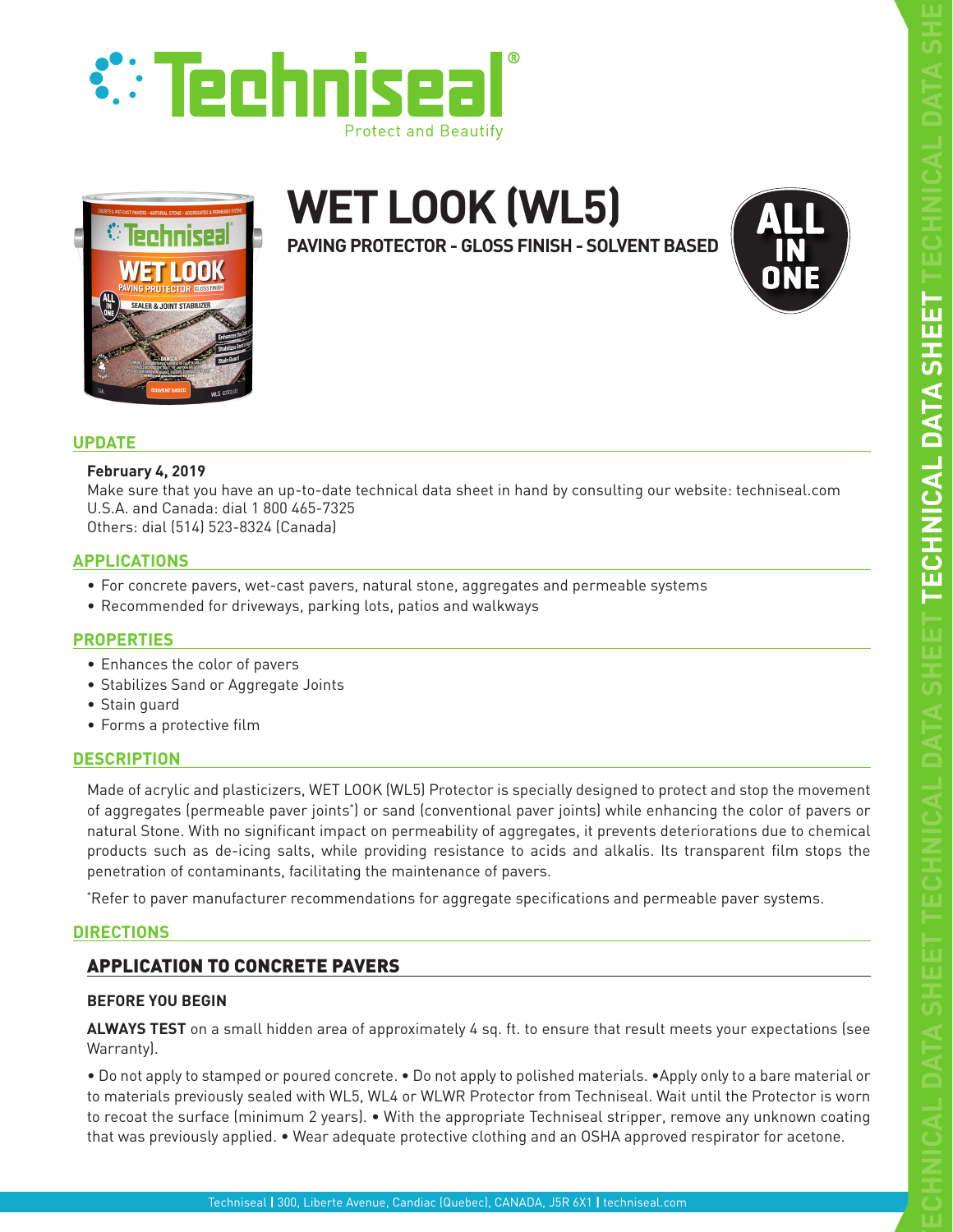# **SURFACE PREPARATION (ESSENTIAL)**

- 1.Cover vegetation, vehicles and adjacent surfaces that are not to be treated.
- 2.Remove stains with the appropriate Techniseal® stain removers.
- 3.Prepare the entire surface with Techniseal® Paver Prep (efflorescence cleaner), as directed on product label.

# **APPLICATION**

# **Application Conditions:**

- Surface must be clean, dry and warm to the touch.
- Temperature must be between 50 and 85°F.
- It is important that the temperature remains over 50°F for the next 24 hours
- No rain forecasted for the next 24 hours.
- Sprinkler system must be turned off.
- Use a consistent application method over entire surface.

# **Necessary Tools:**

- Solvent-resistant low-pressure airless sprayer (< 50 psi) or pump sprayer (best practice))
- Techniseal® Slit-Foam Roller or 3/8'' polyester nap rollers and solvent resistant paint tray

# Do not dilute. Shake well or stir product before and during application.

**Sprayer Application (Best Practice)**: Work in sections of no more than 50 sq. ft. **Saturate** surface with a coat of Protector. With a roller, remove the excess from the surface before it dries (this step is critical for textured pavers). Repeat for subsequent sections, maintaining a wet edge to prevent overlap marks.

**Roller Application**: Work in sections of no more than 50 sq. ft. **Saturate** the surface with a coat of Protector, avoiding accumulation of excess product (this step is critical for textured pavers). Maintain a wet edge to prevent overlap marks.

# **CAUTION**

• Any new concrete product has the potential to produce efflorescence (whitish salts) on its surface. This Protector, like any film forming coating, carries a small risk of trapping efflorescence beneath its film. Consult the paver manufacturer or contact Techniseal® at 1-800-465-7325 for more information. • Do not attempt sprayer application on windy days. • Do not apply this product over a blotchy or hazed surface. • Inadequate surface cleaning can result in uneven finish. • This product will make the surface more slippery when wet. If slipping is a concern, consider adding SureFoot anti-slip grit (60102089) to the Protector before the application. • An over-accumulation of product could lead to surface whitening. • Wait 30 days after the installation of new polymeric sand before sealing the pavers. • Extreme climate or heavy traffic can limit product longevity.

# APPLICATION TO WET-CAST PAVERS

# **BEFORE YOU BEGIN**

**ALWAYS TEST** on a small hidden area of approximately 4 sq. ft. to ensure that result meets your expectations (see Warranty).

• Do not apply to stamped or poured concrete. • Do not apply to polished materials. •Apply only to a bare material or to materials previously sealed with WL5 or WCS Protector from Techniseal. • Wait until the Protector is worn to recoat the surface (minimum 2 years). • With the appropriate Techniseal stripper, remove any unknown coating that was previously applied. • Wear adequate protective clothing and an OSHA approved respirator for acetone.

# **SURFACE PREPARATION (ESSENTIAL)**

- 1.Cover vegetation, vehicles and adjacent surfaces that are not to be treated.
- 2.Remove stains with the appropriate Techniseal® stain removers.
- 3.Prepare the entire surface following recommendations from the wet-cast paver manufacturer. Once installed, a layer of efflorescence-like dust can form on the surface of some wet-cast pavers after a few days. It is critical that this layer be removed prior to applying the Protector.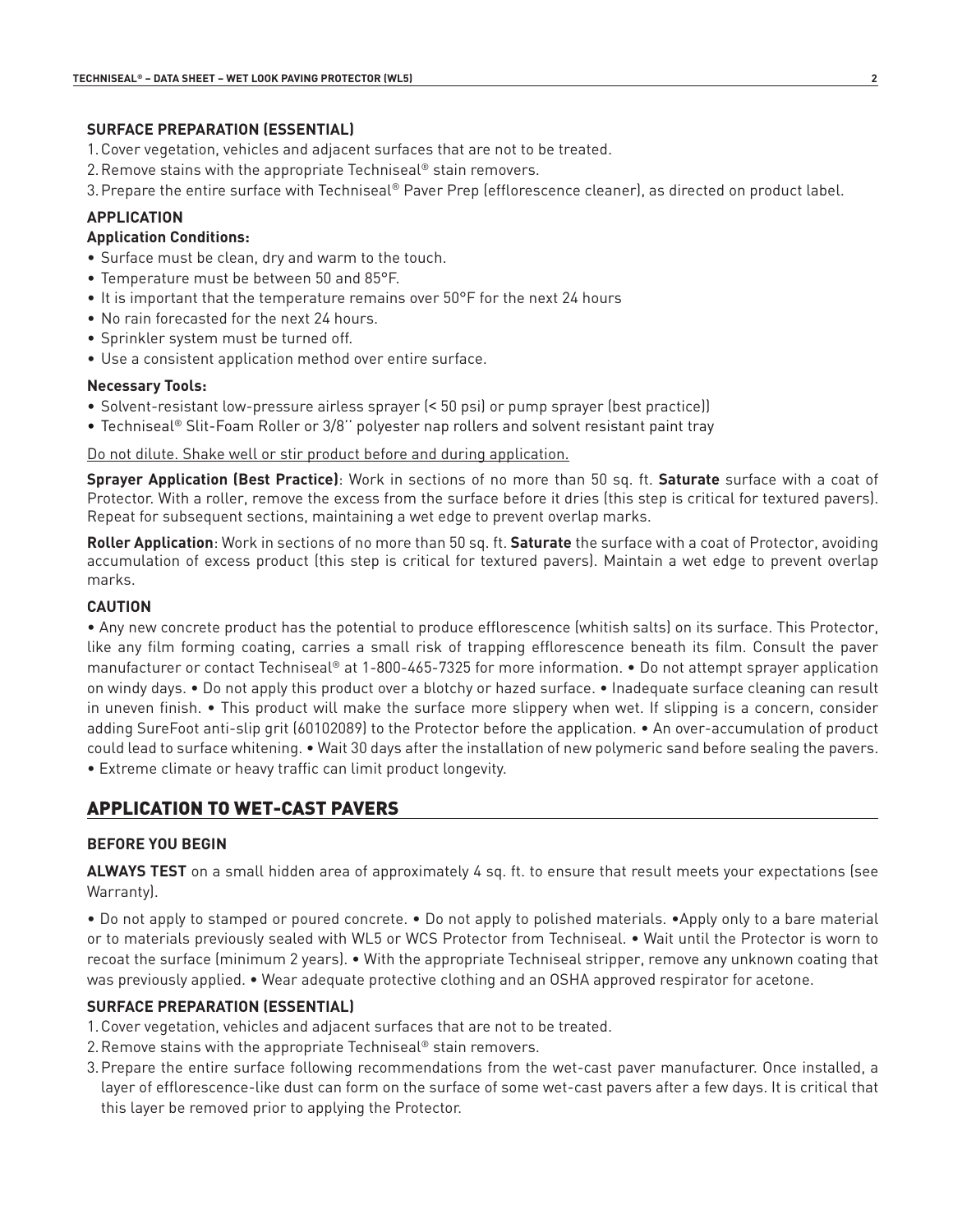# **APPLICATION**

# **Application Conditions:**

- Surface must be clean, dry and warm to the touch.
- Temperature must be between 50 and 85°F.
- It is important that the temperature remains over 50°F for the next 24 hours
- No rain forecasted for the next 24 hours.
- Sprinkler system must be turned off.
- Use a consistent application method over entire surface.

# **Necessary Tools:**

- Solvent-resistant low-pressure airless sprayer (< 50 psi) or pump sprayer (best practice)
- Techniseal® Slit-Foam Roller or 3/8'' polyester nap rollers and solvent resistant paint tray

Do not dilute. Shake well or stir product before and during application.

**Sprayer Application (Best Practice)**: Work in sections of no more than 50 sq. ft. **Saturate** surface with a coat of Protector. With a roller, immediately remove the excess from the surface before it dries (this step is critical for textured pavers). Repeat for subsequent sections, maintaining a wet edge to prevent overlap marks.

**Roller Application**: Work in sections of no more than 50 sq. ft. **Saturate** the surface with a coat of Protector, avoiding accumulation of excess product (this step is critical for textured pavers). Maintain a wet edge to prevent overlap marks.

# **CAUTION**

• Any new concrete product has the potential to produce efflorescence (whitish salts) on its surface. This Protector, like any film forming coating, carries a small risk of trapping efflorescence beneath its film. Consult the paver manufacturer or contact Techniseal® at 1-800-465-7325 for more information. • Do not attempt sprayer application on windy days. • Do not apply this product over a blotchy or hazed surface. • Inadequate surface cleaning can result in uneven finish. • This product will make the surface more slippery when wet. If slipping is a concern, consider adding SureFoot anti-slip grit (60102089) to the Protector before the application. • An over-accumulation of product could lead to surface whitening. • Wait 30 days after the installation of new polymeric sand before sealing the pavers. • Extreme climate or heavy traffic can limit product longevity.

# APPLICATION TO NATURAL STONE

# **BEFORE YOU BEGIN**

**ALWAYS TEST** on a small hidden area of approximately 4 sq. ft. to ensure that result meets your expectations (see Warranty).

• Do not apply to stamped or poured concrete. • Do not apply to polished materials. •Apply only to a bare material or to materials previously sealed with WL5 Protector from Techniseal. • Wait until the Protector is worn to recoat the surface (minimum 2 years). • With the appropriate Techniseal stripper, remove any unknown coating that was previously applied. • Wear adequate protective clothing and an OSHA approved respirator for acetone.

# **SURFACE PREPARATION (ESSENTIAL)**

1.Cover vegetation, vehicles and adjacent surfaces that are not to be treated.

- 2.Remove stains with the appropriate Techniseal® stain removers.
- 3.Prepare the entire surface following recommendations from the natural stone manufacturer.

# **APPLICATION**

# **Application Conditions:**

- Surface must be clean, dry and warm to the touch.
- Temperature must be between 50 and 86°F.
- It is important that the temperature remains over 50°F for the next 24 hours
- No rain forecasted for the next 24 hours.
- Sprinkler system must be turned off.
- Use a consistent application method over entire surface.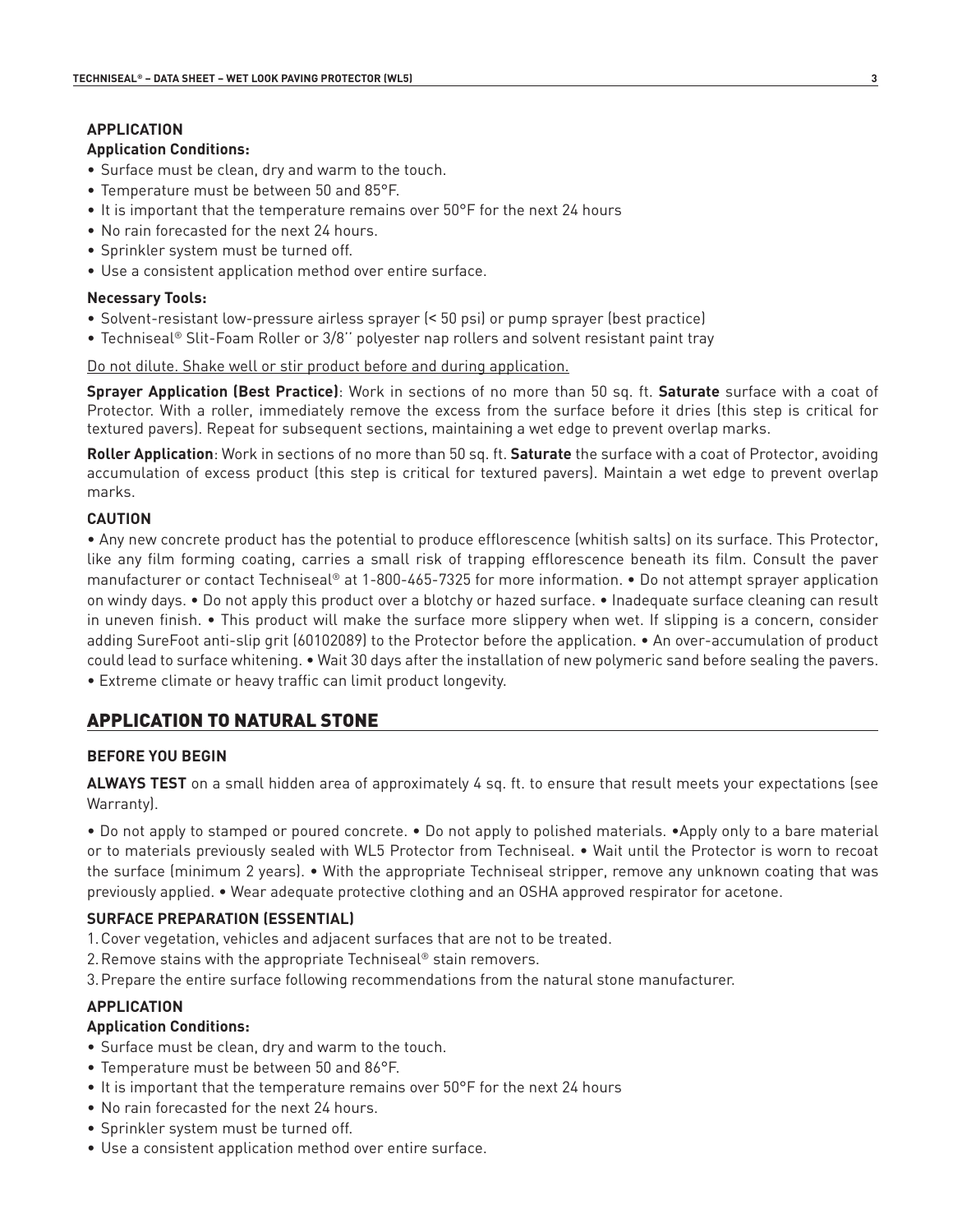#### **Necessary Tools:**

- Solvent-resistant low-pressure airless sprayer (< 50 psi) or pump sprayer (best practice)
- Techniseal® Slit-Foam Roller or 3/8'' polyester nap rollers and solvent resistant paint tray

Do not dilute. Shake well or stir product before and during application.

**Sprayer Application (Best Practice)**: Work in sections of no more than 50 sq. ft. **Saturate** surface with a coat of Protector. With a roller, immediately remove the excess from the surface before it dries (this step is critical for textured stones). Repeat for subsequent sections, maintaining a wet edge to prevent overlap marks.

**Roller Application**: Work in sections of no more than 50 sq. ft. **Saturate** the surface with a coat of Protector, avoiding accumulation of excess product (this step is critical for textured stones). Maintain a wet edge to prevent overlap marks.

# **CAUTION**

• All natural stones are unique and will age differently. This Protector will not prevent the aging phenomenon from occurring. • Do not attempt sprayer application on windy days. • Do not apply this product over a blotchy or hazed surface. • An over-accumulation of product could lead to surface whitening. • Inadequate surface cleaning can result in uneven finish. • This product will make the surface more slippery when wet. If slipping is a concern, consider adding SureFoot anti-slip grit (60102089) to the Protector before the application. • Wait 30 days after the installation of new polymeric sand before sealing the pavers. • Extreme climate or heavy traffic can limit product longevity.

# TO STABILIZE SAND OR AGGREGATES JOINTS

# **BEFORE YOU BEGIN**

**ALWAYS TEST** on a small hidden area of approximately 4 sq. ft. to ensure that result meets your expectations (see Warranty).

• Do not apply to stamped or poured concrete. • Do not apply to polished materials. • Apply only to a bare material or to materials previously sealed with WL5, WL4 or WLWR Protector from Techniseal. • Wait until the Protector is worn to recoat the surface (minimum 2 years). • With the appropriate stripper, remove any unknown coating that was previously applied. • Wear adequate protective clothing and an OSHA approved respirator for acetone.

# **SURFACE PREPARATION (ESSENTIAL)**

- 1.Cover vegetation, vehicles and adjacent surfaces that are not to be treated.
- 2.Remove stains with the appropriate Techniseal® stain removers.
- 3.Concrete pavers (dry-cast): Prepare the entire surface with Techniseal® Paver Prep (efflorescence cleaner), as directed on product label. Wet-cast pavers: Prepare the entire surface following recommendations from the wetcast paver manufacturer. Once installed, a layer of efflorescence-like dust can form on the surface of some wetcast pavers after a few days. It is critical that this layer be removed prior to applying the Protector. Note: When rinsing a cleaning product, use an appropriate water pressure that will not displace aggregates.

# **APPLICATION**

# **Application Conditions:**

- Surface must be clean, dry and warm to the touch.
- Temperature must be between 50 and 85°F.
- It is important that the temperature remains over 50°F for the next 24 hours.
- No rain forecasted for the next 24 hours.
- Sprinkler system must be turned off.
- Use a consistent application method over entire surface.

# **Necessary Tools:**

- Solvent-resistant low-pressure airless sprayer (< 50 psi) or pump sprayer (best practice)
- Techniseal® Slit-Foam Roller or 3/8" polyester nap rollers and solvent resistant paint tray

# Do not dilute. Shake well or stir product before and during application.

Work in sections of no more than 50 sq. ft. Using the sprayer, **saturate** a section with a heavy coat of Protector. With the roller, immediately push the excess liquid into the joints before it dries. Joint flooding is important to obtain proper stabilization. Repeat for subsequent sections, maintaining a wet edge to prevent overlap marks. Avoid displacing the aggregates with the roller.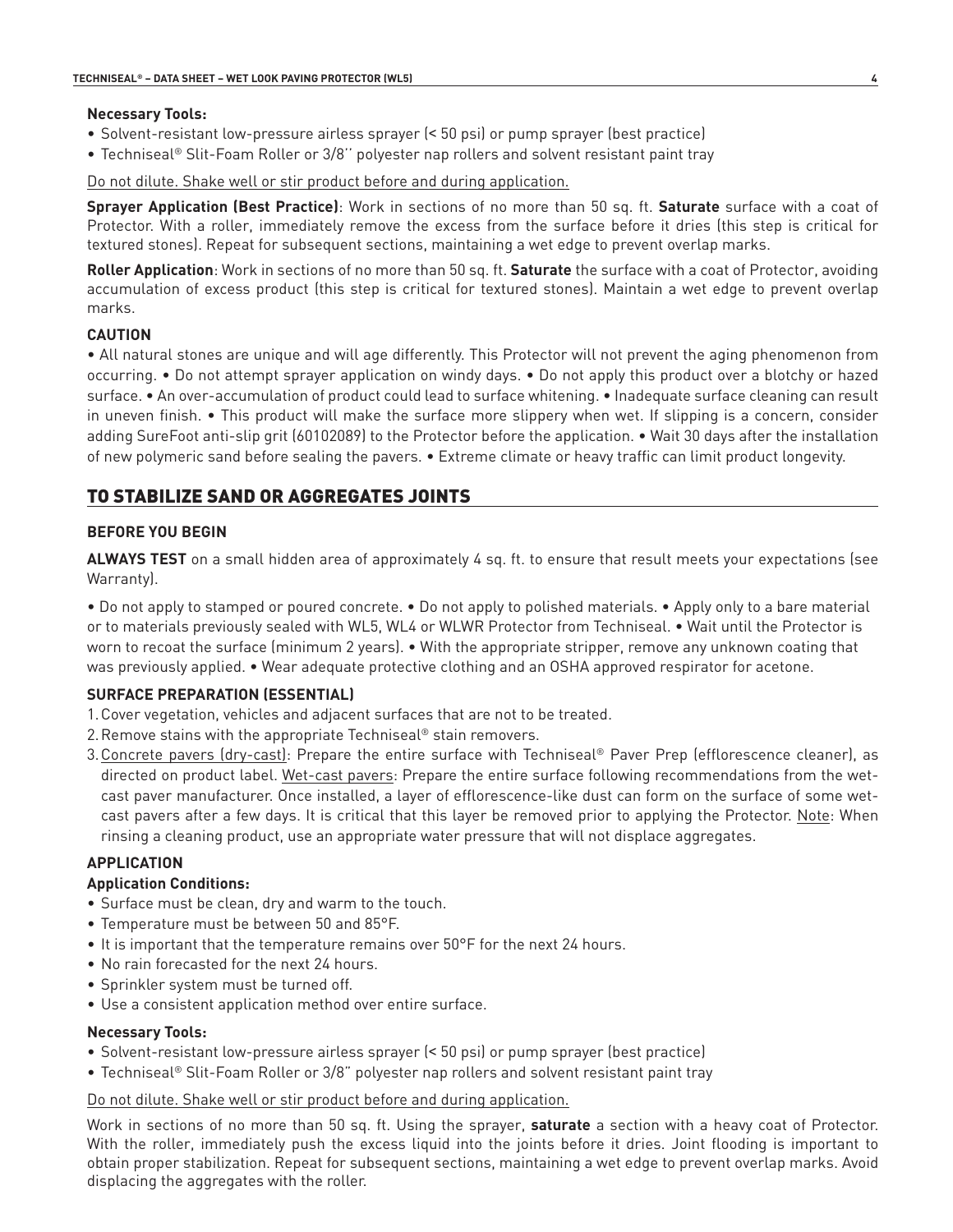Second Coat: Once the surface is dry to the touch  $(+/- 2$  hours), a second coat can be applied to porous pavers to deepen the wet look, obtain a glossier finish and improve the stain protection. Apply the second coat following the same method but using a lighter coat of sealant. **Do not apply** a second coat on **wet-cast or non-porous pavers** as this will result in a slippery surface

# **CAUTION**

• Frequent and aggressive maintenance could affect aggregate joint binding. • Any new concrete product has the potential to produce efflorescence (whitish salts) on its surface. This Protector, like any film-forming coating, carries a small risk of trapping efflorescence beneath its film. Consult the paver manufacturer or contact Techniseal 1 800 465-7325 for more information. • Do not attempt sprayer application on windy days. • Do not apply this product over a blotchy or hazed surface. • This product will make the surface more slippery when wet. If potential slipperiness is a cause for concern, use SureFoot anti-slip grit from Techniseal® (60102089). • An over-accumulation of product could lead to surface whitening. • Extreme climate or heavy traffic can limit product longevity.

# **TRAFFIC**

Pedestrian: 24 h. / Vehicular: 48 to 72 h. Block access during that period.

#### **COVERAGE**

As a concrete, wet-cast paver or natural stone sealer: single-coat application. 1 gal. covers up to 150 sq. ft. / 5 gal. cover up to 750 sq. ft.

As a joint stabilizer: 1 gal. covers from 50 to 125 sq. ft./ 5 gal. cover from 250 to 625 sq. ft.

Coverage will depend on joint width and type as well as surface porosity.

#### **STORAGE AND SHELF LIFE**

Store in a cool, dry place.

#### **CLEANING & DISPOSAL**

Wash tools with lacquer thinner. Consult your retailer or municipality regarding the disposal of empty containers or unused product.

#### **PACKAGING**

| <b>Product Code</b> | <b>Size</b>             | Units per box | Units per pallet |
|---------------------|-------------------------|---------------|------------------|
| 60301532            | gal                     |               | 180              |
| 60301533            | 5 gal.                  |               | 48               |
| 60102004            | 55 gal. (special order) |               |                  |

#### **SHIPPING**

#### **Land and Sea**

UN1993 ; Flammable liquid, n.o.s. (Acetone) ; Class 3 ; GE/PG : II

#### **HANDLING AND SAFETY**

For information and advice regarding transportation, handling, storage, first aid and disposal of chemicals products, users should refer to the actual Safety Data Sheet containing physical, ecological, toxicological and other safety-related data.

# **KEEP OUT OF THE REACH OF CHILDREN EMERGENCY PHONE: CANUTEC (613) 996-6666**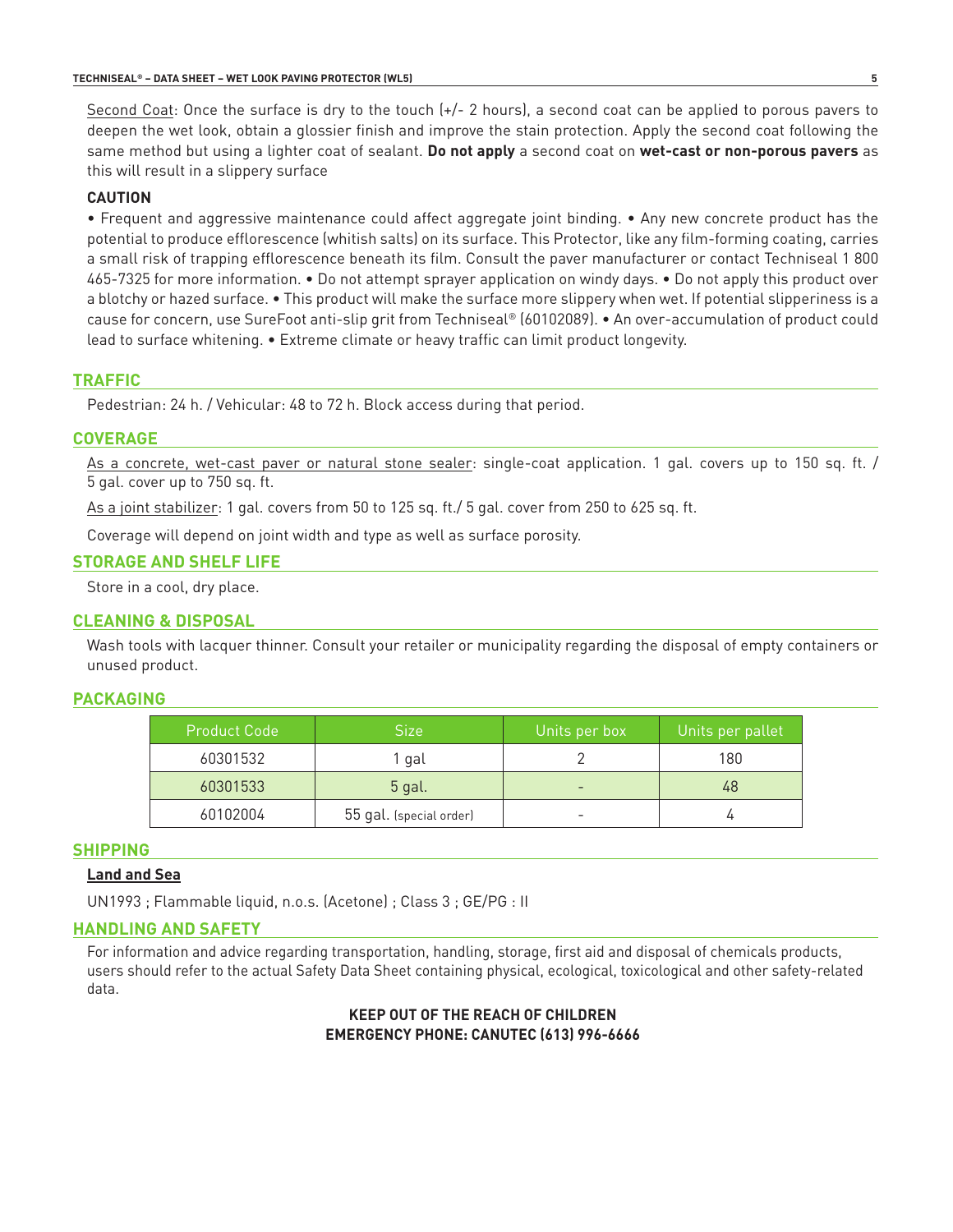# **LIMITED WARRANTY**

Having no control over the use of the products, Techniseal® does not guarantee finished work. Replacement of any defective product shall be the buyer's sole remedy under this warranty. A proof of purchase will be required for any claim. Before using this product, user shall determine the suitability of the product for its intended use, and user alone assumes all risks and liability whatsoever in connection therewith. User shall test product in a small inconspicuous area (approx. 4 sq. ft.) under projected conditions of use. In the event that no test was carried out, the warranty will only apply to 4 sq. ft. This limited warranty excludes any liability for any consequential, incidental, indirect or special damages. Except for the limited warranty described above, manufacturer specifically disclaims and excludes any other express warranty, any implied warranty of merchantability of goods, and implied warranty of fitness of goods for any particular purpose.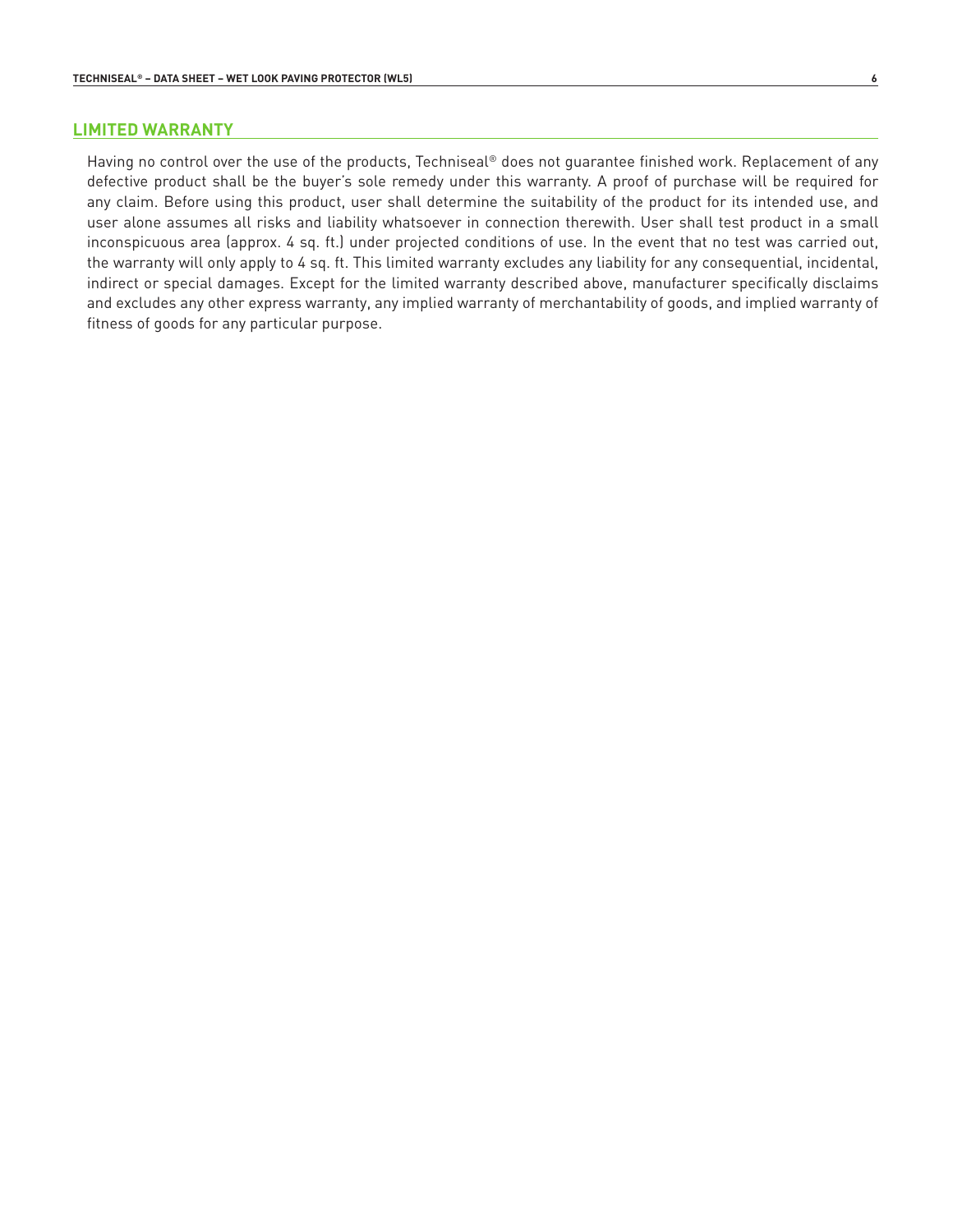





# **WET LOOK (JSS)**

**PAVING PROTECTOR - GLOSS FINISH - SOLVENT BASED**



# **UPDATE**

# **February 4, 2019**

Make sure that you have an up-to-date technical data sheet in hand by consulting our website: techniseal.com U.S.A. and Canada: dial 1 800 465-7325

Others: dial (514) 523-8324 (Canada)

# **APPLICATIONS**

- For concrete pavers, wet-cast pavers, natural stone, aggregates and permeable systems
- Recommended for driveways, parking lots, patios and walkways

# **PROPERTIES**

- Enhances the color of pavers
- Stabilizes sand or aggregate joints
- Stain guard
- Forms a protective film

# **DESCRIPTION**

Made of acrylic and plasticizers, WET LOOK (JSS) Protector is specially designed to protect and stop the movement of aggregates (permeable paver joints\* ) or sand (conventional paver joints) while enhancing the color of pavers or natural stone. With no significant impact on permeability of aggregates, it prevents deteriorations due to chemical products such as de-icing salts, while providing resistance to acids and alkalis. Its transparent film stops the penetration of contaminants, facilitating the maintenance of pavers.

\* Refer to paver manufacturer recommendations for aggregate specifications and permeable paver systems.

# **DIRECTIONS**

# APPLICATION TO CONCRETE PAVERS

# **BEFORE YOU BEGIN**

**ALWAYS TEST** on a small hidden area of approximately 4 sq. ft. to ensure that result meets your expectations (see Warranty).

• Do not apply to stamped or poured concrete. • Do not apply to polished materials. •Apply only to a bare material or to materials previously sealed with JSS Protector from Techniseal. • Wait until the Protector is worn to recoat the surface (minimum 2 years). • With the appropriate Techniseal stripper, remove any unknown coating that was previously applied. • Wear adequate protective clothing and an OSHA approved respirator for acetone.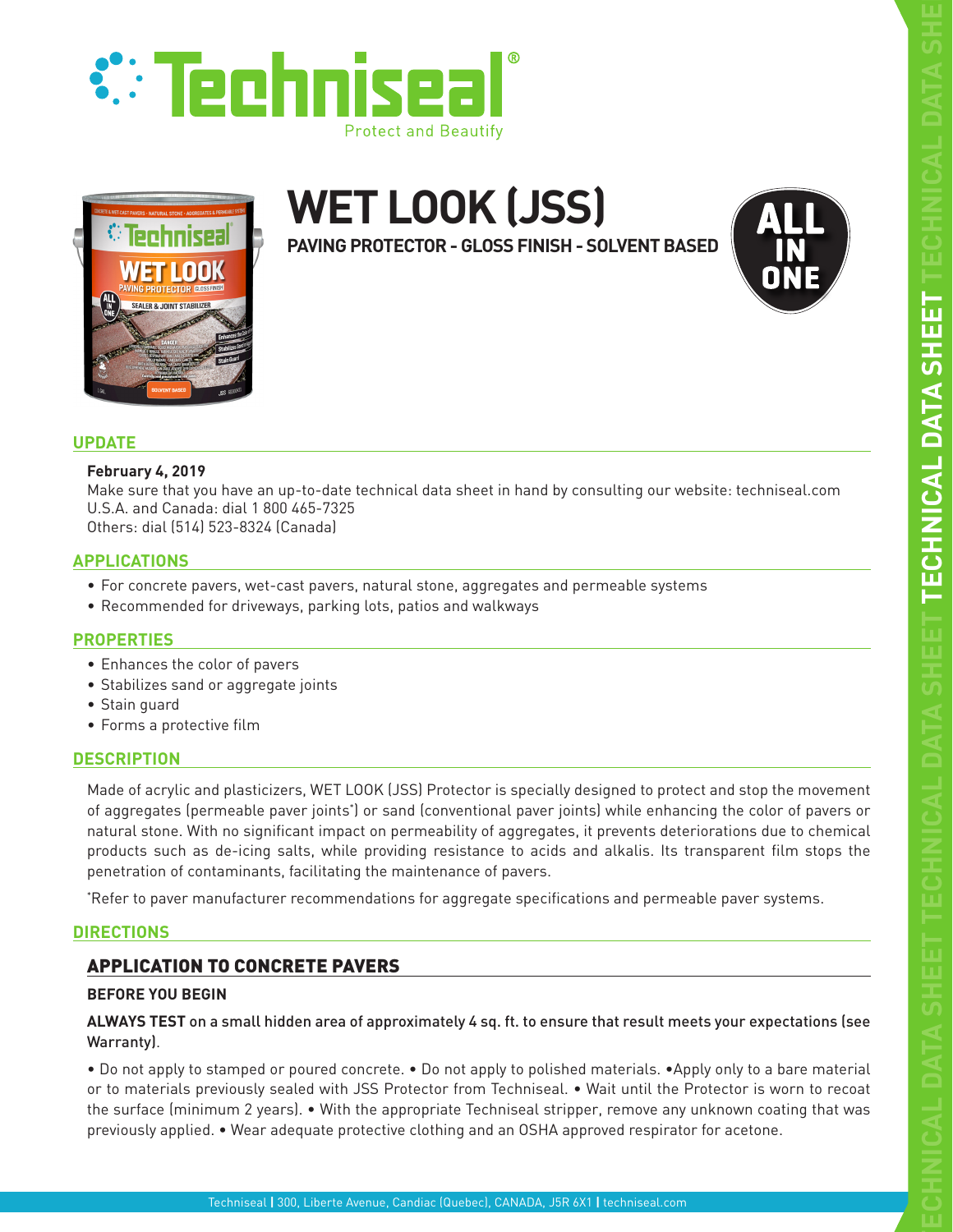#### **SURFACE PREPARATION (ESSENTIAL)**

- 1.Cover vegetation, vehicles and adjacent surfaces that are not to be treated.
- 2.Remove stains with the appropriate Techniseal® stain removers.
- 3.Prepare the entire surface with Techniseal® Paver Prep (efflorescence cleaner), as directed on product label.

# **APPLICATION**

# **Application Conditions:**

- Surface must be clean, dry and warm to the touch.
- Temperature must be between 50 and 85°F.
- It is important that the temperature remains over 50°F for the next 24 hours
- No rain forecasted for the next 24 hours.
- Sprinkler system must be turned off.
- Use a consistent application method over entire surface.

#### **Necessary Tools:**

- Solvent-resistant low-pressure airless sprayer (< 50 psi) or pump sprayer (best practice)
- 3/8" polyester nap rollers and paint tray

#### Do not dilute. Shake well or stir product before and during application.

**Sprayer Application (Best Practice)**: Work in sections of no more than 50 sq. ft. **Saturate** surface with a coat of Protector. With a roller, immediately remove the excess from the surface before it dries (this step is critical for textured pavers). Repeat for subsequent sections, maintaining a wet edge to prevent overlap marks.

**Roller Application**: Work in sections of no more than 50 sq. ft. **Saturate** the surface with a coat of Protector, avoiding accumulation of excess product (this step is critical for textured pavers). Maintain a wet edge to prevent overlap marks.

**Second coat**: Once the surface is dry to the touch (+/- 1 hour), a second coat can be applied for a more pronounced wet look and gloss. Use the same method but apply less product. Do not apply a second coat to pavers that are not very porous as this could result in a slippery surface.

# **CAUTION**

• Any new concrete product has the potential to produce efflorescence (whitish salts) on its surface. This Protector, like any film forming coating, carries a small risk of trapping efflorescence beneath its film. Consult the paver manufacturer or contact Techniseal® at 1-800-465-7325 for more information. • Do not attempt sprayer application on windy days. • Do not apply this product over a blotchy or hazed surface. • Inadequate surface cleaning can result in uneven finish. • This product will make the surface more slippery when wet. If slipping is a concern, consider adding SureFoot anti-slip grit (60102089) to the Protector before the application. • An over-accumulation of product could lead to surface whitening. • Wait 30 days after the installation of new polymeric sand before sealing the pavers. • Extreme climate or heavy traffic can limit product longevity.

# APPLICATION TO WET-CAST PAVERS

#### **BEFORE YOU BEGIN**

**ALWAYS TEST** on a small hidden area of approximately 4 sq. ft. to ensure that result meets your expectations (see Warranty).

• Do not apply to stamped or poured concrete. • Do not apply to polished materials. •Apply only to a bare material or to materials previously sealed with JSS Protector from Techniseal. • Wait until the Protector is worn to recoat the surface (minimum 2 years). • With the appropriate Techniseal stripper, remove any unknown coating that was previously applied. • Wear adequate protective clothing and an OSHA approved respirator for acetone.

# **SURFACE PREPARATION (ESSENTIAL)**

- 1.Cover vegetation, vehicles and adjacent surfaces that are not to be treated.
- 2.Remove stains with the appropriate Techniseal® stain removers.
- 3.Prepare the entire surface following recommendations from the wet-cast paver manufacturer. Once installed, a layer of efflorescence-like dust can form on the surface of some wet-cast pavers after a few days. It is critical that this layer be removed prior to applying the Protector.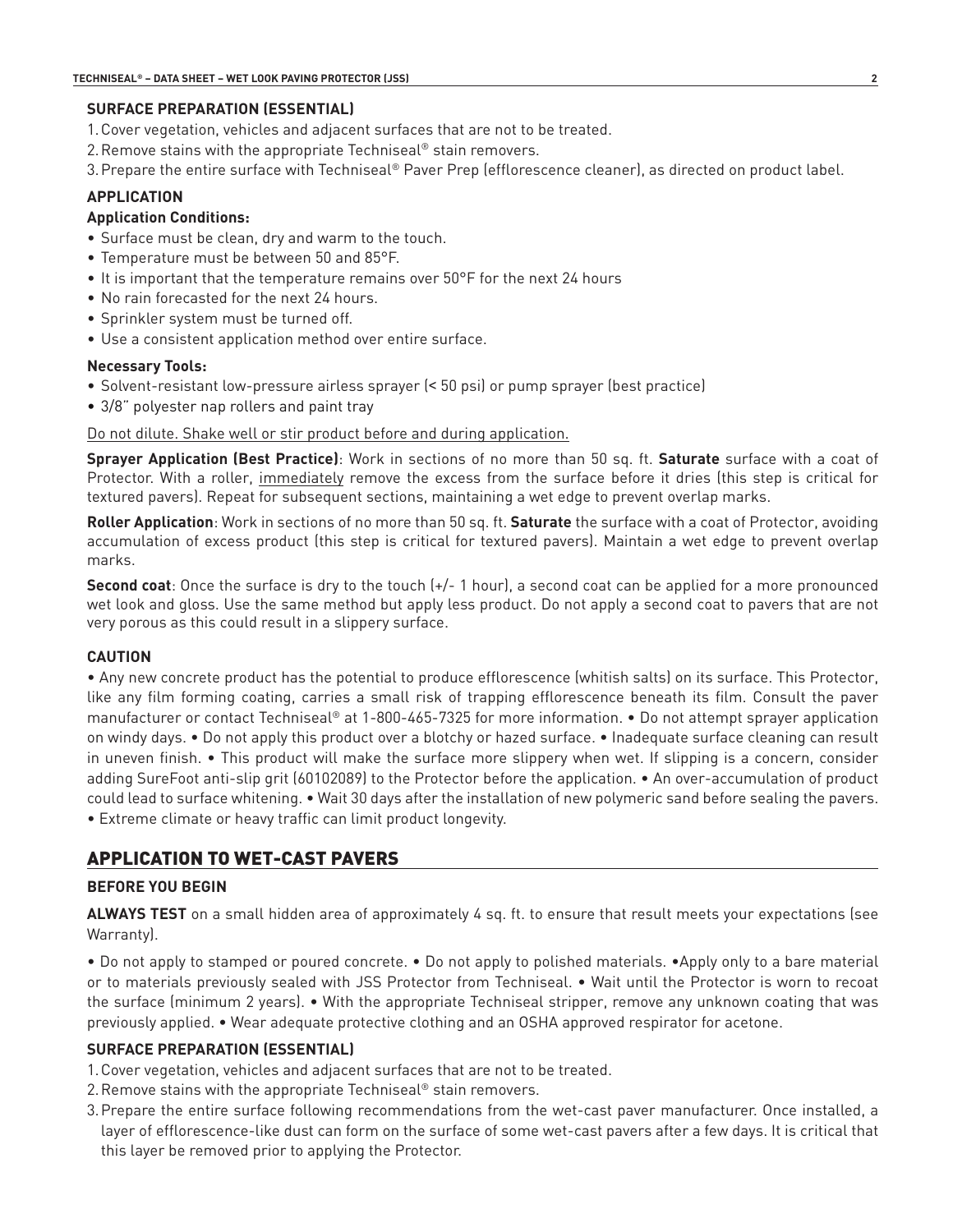# **APPLICATION**

# **Application Conditions:**

- Surface must be clean, dry and warm to the touch.
- Temperature must be between 50 and 85°F.
- It is important that the temperature remains over 50°F for the next 24 hours.
- No rain forecasted for the next 24 hours.
- Sprinkler system must be turned off.
- Use a consistent application method over entire surface.

#### **Necessary Tools:**

- Solvent-resistant low-pressure airless sprayer (< 50 psi) or pump sprayer (best practice)
- 3/8" polyester nap rollers and paint tray

#### Do not dilute. Shake well or stir product before and during application.

**Sprayer Application (Best Practice)**: Work in sections of no more than 50 sq. ft. **Saturate** surface with a coat of Protector. With a roller, immediately remove the excess from the surface before it dries (this step is critical for textured pavers). Repeat for subsequent sections, maintaining a wet edge to prevent overlap marks.

**Roller Application**: Work in sections of no more than 50 sq. ft. **Saturate** the surface with a coat of Protector, avoiding accumulation of excess product (this step is critical for textured pavers). Maintain a wet edge to prevent overlap marks.

#### **CAUTION**

• Any new concrete product has the potential to produce efflorescence (whitish salts) on its surface. This Protector, like any film forming coating, carries a small risk of trapping efflorescence beneath its film. Consult the paver manufacturer or contact Techniseal® at 1-800-465-7325 for more information. • Do not attempt sprayer application on windy days. • Do not apply this product over a blotchy or hazed surface. • Inadequate surface cleaning can result in uneven finish. • This product will make the surface more slippery when wet. If slipping is a concern, consider adding SureFoot anti-slip grit (60102089) to the Protector before the application. • An over-accumulation of product could lead to surface whitening. • Wait 30 days after the installation of new polymeric sand before sealing the pavers. • Extreme climate or heavy traffic can limit product longevity.

# APPLICATION TO NATURAL STONE

# **BEFORE YOU BEGIN**

# **ALWAYS TEST** on a small hidden area of approximately 4 sq. ft. to ensure that result meets your expectations (see Warranty).

• Do not apply to stamped or poured concrete. • Do not apply to polished materials. •Apply only to a bare material or to materials previously sealed with JSS Protector from Techniseal. • Wait until the Protector is worn to recoat the surface (minimum 2 years). • With the appropriate Techniseal stripper, remove any unknown coating that was previously applied. • Wear adequate protective clothing and an OSHA approved respirator for acetone.

# **SURFACE PREPARATION (ESSENTIAL)**

- 1.Cover vegetation, vehicles and adjacent surfaces that are not to be treated.
- 2.Remove stains with the appropriate Techniseal® stain removers.
- 3.Prepare the entire surface following recommendations from the stone manufacturer.

# **APPLICATION**

# **Application Conditions:**

- Surface must be clean, dry and warm to the touch.
- Temperature must be between 50 and 85°F.
- It is important that the temperature remains over 50°F for the next 24 hours
- No rain forecasted for the next 24 hours.
- Sprinkler system must be turned off.
- Use a consistent application method over entire surface.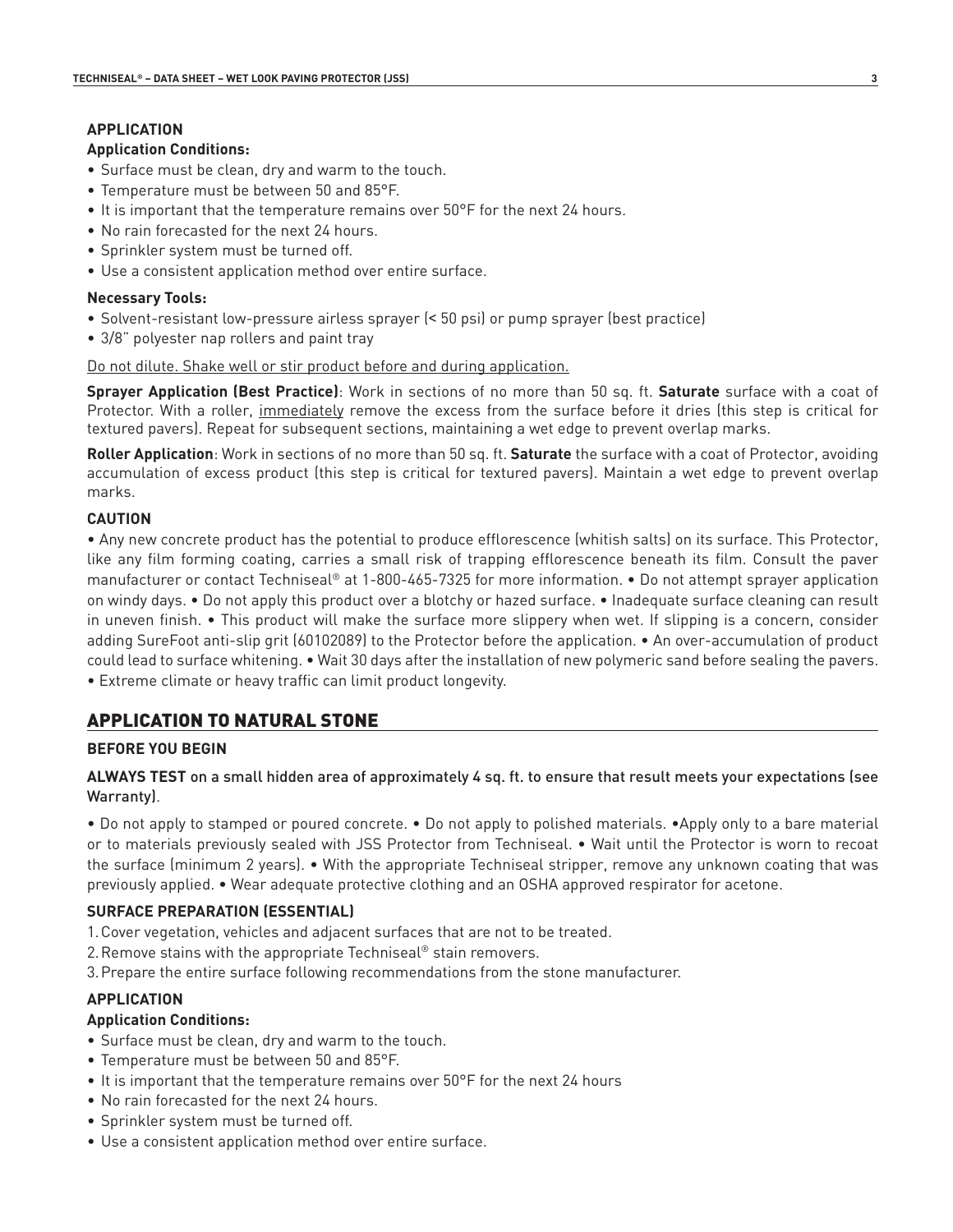#### **Necessary Tools:**

- Solvent-resistant low-pressure airless sprayer (< 50 psi) or pump sprayer (best practice)
- 3/8" polyester nap rollers and paint tray

Do not dilute. Shake well or stir product before and during application.

**Sprayer Application (Best Practice)**: Work in sections of no more than 50 sq. ft. **Saturate** surface with a coat of Protector. With a roller, immediately remove the excess from the surface before it dries (this step is critical for textured stones). Repeat for subsequent sections, maintaining a wet edge to prevent overlap marks.

**Roller Application**: Work in sections of no more than 50 sq. ft. **Saturate** the surface with a coat of Protector, avoiding accumulation of excess product. Maintain a wet edge to prevent overlap marks.

# **CAUTION**

• All natural stones are unique and will age differently. This Protector will not prevent the aging phenomenon from occurring. • Do not attempt sprayer application on windy days. • Do not apply this product over a blotchy or hazed surface. • An over-accumulation of product could lead to surface whitening. • Inadequate surface cleaning can result in uneven finish. • This product will make the surface more slippery when wet. If slipping is a concern, consider adding SureFoot anti-slip grit (60102089) to the Protector before the application. • Wait 30 days after the installation of new polymeric sand before sealing the pavers. • Extreme climate or heavy traffic can limit product longevity.

# TO STABILIZE SAND OR AGGREGATES JOINTS

# **BEFORE YOU BEGIN**

**ALWAYS TEST** on a small hidden area of approximately 4 sq. ft. to ensure that result meets your expectations (see Warranty).

• Do not apply to stamped or poured concrete. • Do not apply to polished materials. • Apply only to a bare material or to materials previously sealed with JSS Protector from Techniseal. • Wait until the Protector is worn to recoat the surface (minimum 2 years). • With the appropriate stripper, remove any unknown coating that was previously applied. • Wear adequate protective clothing and an OSHA approved respirator for acetone.

# **SURFACE PREPARATION (ESSENTIAL)**

- 1.Cover vegetation, vehicles and adjacent surfaces that are not to be treated.
- 2.Remove stains with the appropriate Techniseal® stain removers.
- 3.Concrete pavers (dry-cast): Prepare the entire surface with Techniseal® Paver Prep (efflorescence cleaner), as directed on product label. Wet-cast pavers: Prepare the entire surface following recommendations from the wetcast paver manufacturer. Note: When rinsing a cleaning product, use an appropriate water pressure that will not displace aggregates.

# **APPLICATION**

# **Application Conditions:**

- Surface must be clean, dry and warm to the touch.
- Temperature must be between 50 and 85°F.
- It is important that the temperature remains over 50°F for the next 24 hours.
- No rain forecasted for the next 24 hours.
- Sprinkler system must be turned off.
- Use a consistent application method over entire surface.

# **Necessary Tools:**

- Solvent-resistant low-pressure airless sprayer (< 50 psi) or pump sprayer
- 3/8" polyester nap rollers and paint tray

# Do not dilute. Shake well or stir product before and during application.

Work in sections of no more than 50 sq. ft. Using the sprayer, **saturate** a section with a heavy coat of Protector. With the roller, immediately push the excess liquid into the joints before it dries. Joint flooding is important to obtain proper stabilization. Repeat for subsequent sections, maintaining a wet edge to prevent overlap marks. Avoid displacing the aggregates with the roller.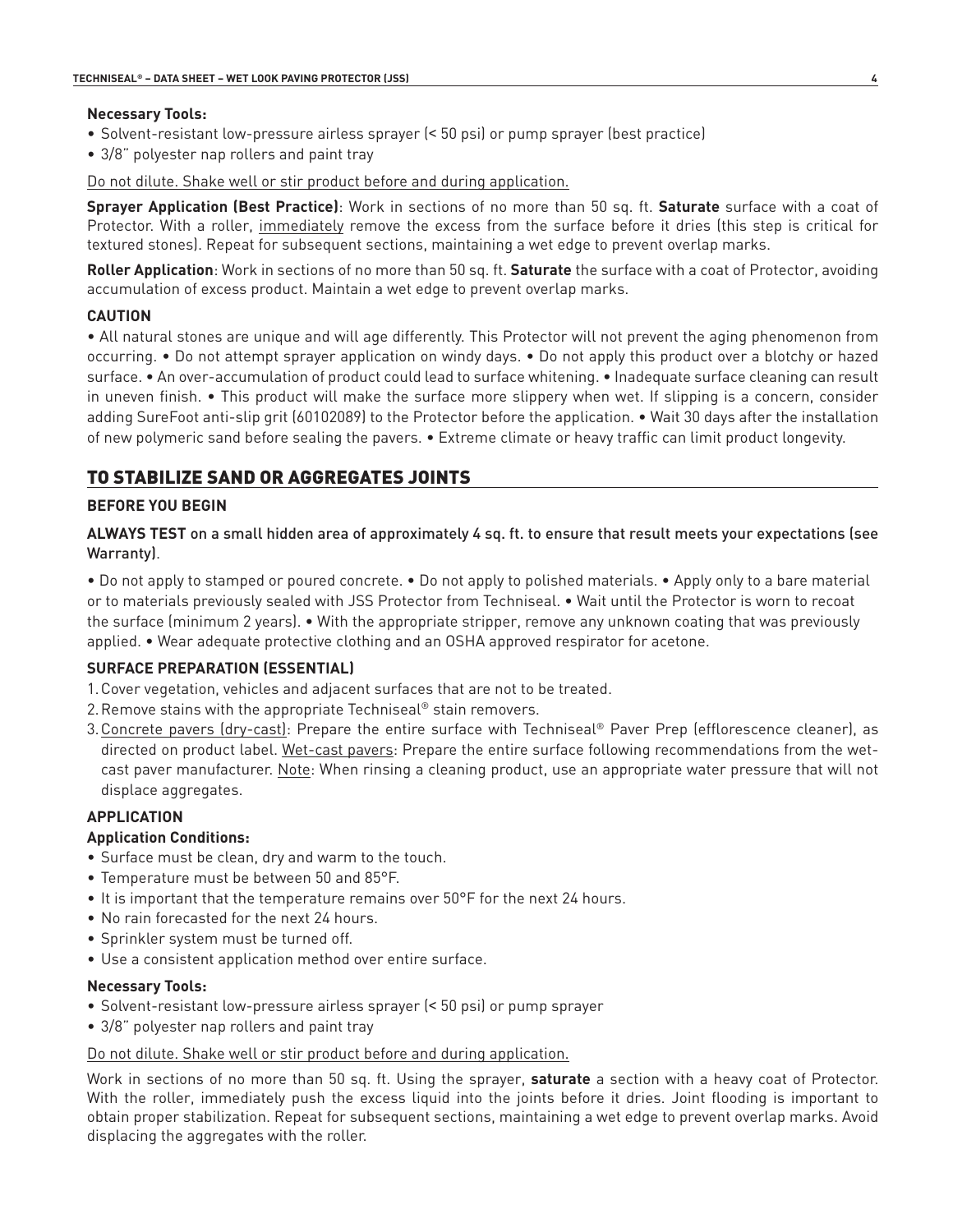**Second Coat**: Once the surface is dry to the touch (+/- 2 hours), a second coat can be applied to porous pavers to deepen the wet look, obtain a glossier finish and improve the stain protection. Apply the second coat following the same method but using a lighter coat of sealant. **Do not apply** a second coat on **wet-cast or non-porous pavers** as this will result in a slippery surface

#### **CAUTION**

• Frequent and aggressive maintenance could affect aggregate joint binding. • Any new concrete product has the potential to produce efflorescence (whitish salts) on its surface. This Protector, like any film-forming coating, carries a small risk of trapping efflorescence beneath its film. Consult the paver manufacturer or contact Techniseal 1 800 465-7325 for more information. • Do not attempt sprayer application on windy days. • Do not apply this product over a blotchy or hazed surface. • This product will make the surface more slippery when wet. If potential slipperiness is a cause for concern, use SureFoot anti-slip grit from Techniseal® (60102089). • An over-accumulation of product could lead to surface whitening. • Extreme climate or heavy traffic can limit product longevity.

# **TRAFFIC**

Pedestrian: 24 h. / Vehicular: 48 to 72 h. Block access during that period.

# **COVERAGE**

As a concrete paver, wet-cast paver or natural stone sealer: single-coat application. 1 gal. covers up to 150 sq. ft. / 5 gal. cover up to 750 sq. ft.

As a joint stabilizer: 1 gal. covers from 50 to 125 sq. ft./ 5 gal. cover from 250 to 625 sq. ft.

Coverage will depend on joint width and type as well as surface porosity.

# **STORAGE AND SHELF LIFE**

Store in a cool, dry place.

# **CLEANING & DISPOSAL**

Wash tools with lacquer thinner. Consult your retailer or municipality regarding the disposal of empty containers or unused product.

# **PACKAGING**

| <b>Product Code</b> | <b>Size</b>             | Units per box | Units per pallet |
|---------------------|-------------------------|---------------|------------------|
| 60300431            | 1 gal                   |               | 180              |
| 60300432            | $5$ gal.                |               | 48               |
| 60101978            | 55 gal. (special order) |               |                  |

#### **SHIPPING**

# **Land and Sea**

UN1993 ; Flammable liquid, n.o.s. (Acetone, ethylbenzene); Class 3 ; PG : II

#### **HANDLING AND SAFETY**

For information and advice regarding transportation, handling, storage, first aid and disposal of chemicals products, users should refer to the actual Safety Data Sheet containing physical, ecological, toxicological and other safety-related data.

# **KEEP OUT OF THE REACH OF CHILDREN EMERGENCY PHONE: CANUTEC (613) 996-6666**